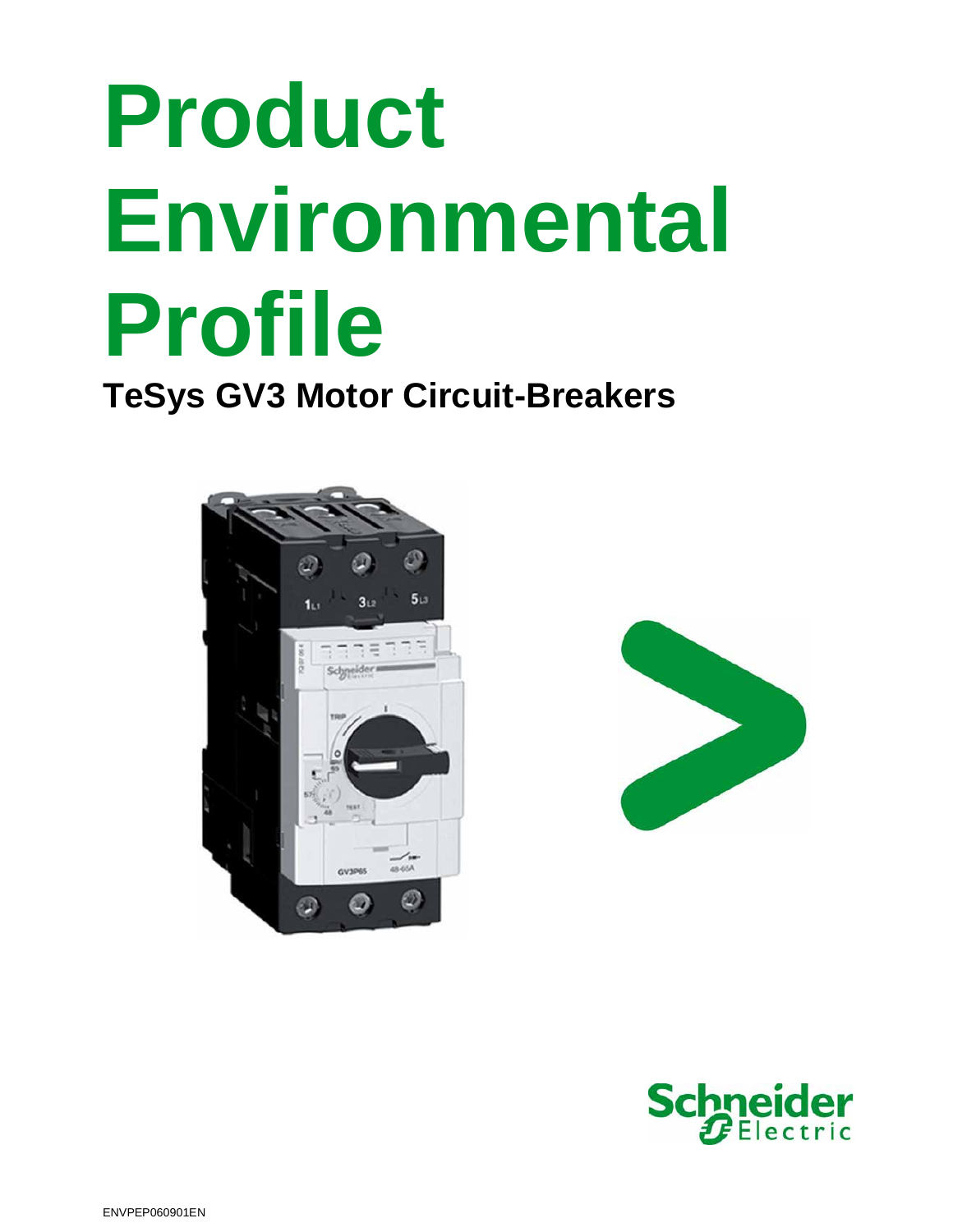#### **Product overview**

**The functional unit:** The main function of the TeSys GV3P/L Motor Circuit Breakers is to provide control and protection from 5.5 kW to 30 kW motors with voltages up to 690V A.C. It has a maximum short-circuit breaking capacity of 100 kA. The functional unit provides this service for a period of 20 years through the system specified by the TeSys GV3P/L Motor Circuit Breakers reference product.

These products include GV3P thermal-magnetic and GV3L magnetic circuit breakers.

This document covers the following generic references for the TeSys GV3 range:

- GV3P13 to GV3P80
- GV3L25 to GV3L65.

The representative product used for the analysis was the Thermal-Magnetic Circuit Breaker, reference **GV3P65**.

The environmental impacts of this referenced product are representative of the impacts of the other products of the range which are developed with a similar technology.

The environmental analysis was performed in conformity with ISO 14040.

## **Constituent materials**

The mass of the TeSys GV3P/L Motor Circuit Breakers product range is from 700 g and 950 g including packaging. It is **960 g** for the **Thermal-Magnetic Circuit Breaker, Reference GV3P65**. The constituent materials are distributed as follows:



### **Substance assessment**

Products of this range are designed in conformity with the requirements of the European RoHS Directive 2011/65/EU and do not contain, or only contain in the authorised proportions, lead, mercury, cadmium, hexavalent chromium or flame retardants (polybrominated biphenyls - PBB, polybrominated diphenyl ethers - PBDE) as mentioned in the **Directive** 

Details of ROHS and REACH substances information are available on the Schneider-Electric Green Premium website . (http://www2.schneider-electric.com/sites/corporate/en/products-services/green-premium/green-premium.page )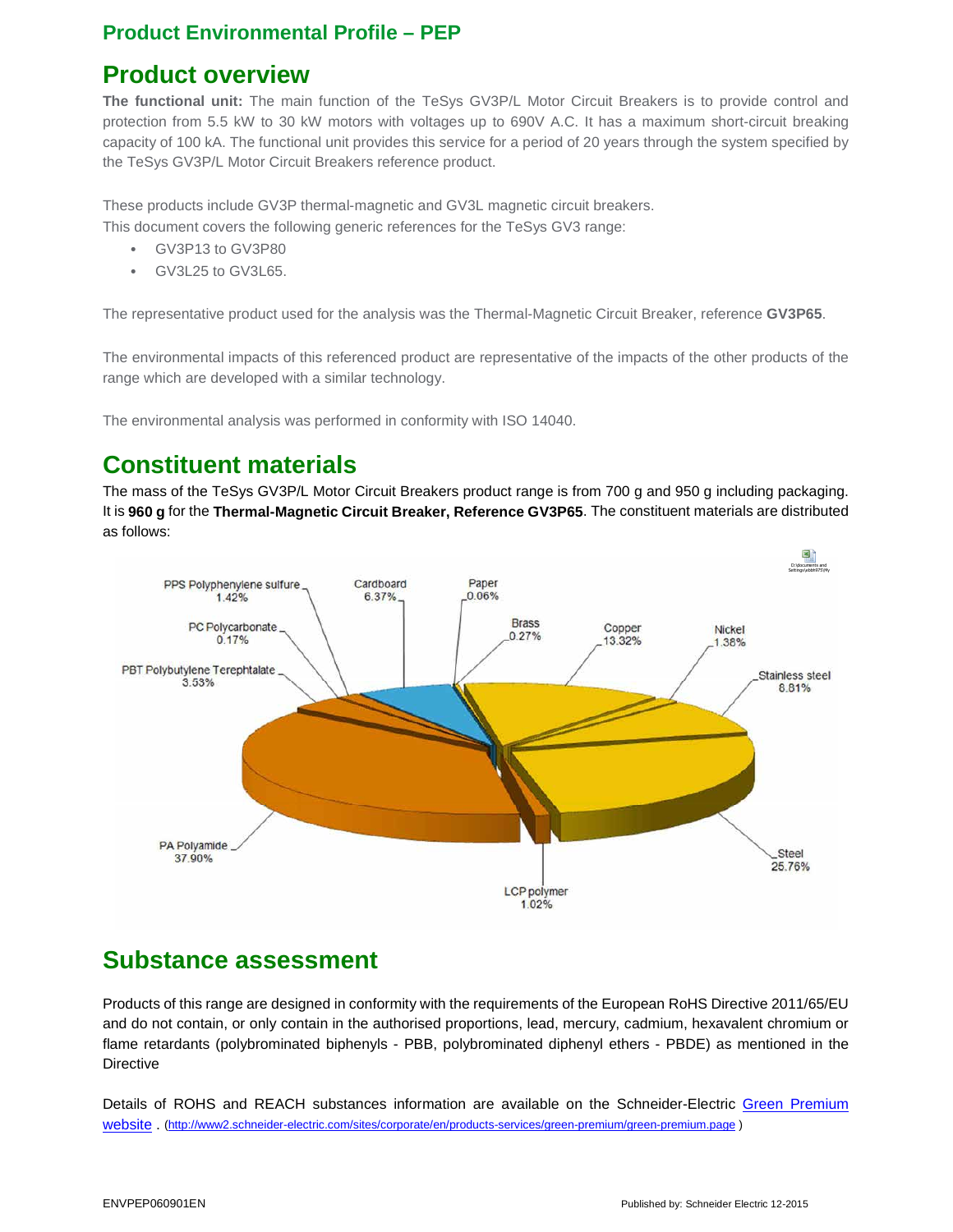# **Manufacturing**

The TeSys GV3P/L Motor Circuit Breakers product range is manufactured at a Schneider Electric production site in Dijon (France) on which an ISO14001 certified environmental management system has been established. Laser technology is used to mark the products, thus limiting the use of inks.

# **Distribution**

The weight and volume of the packaging have been optimized, based on the European Union's packaging directive.

The Thermal-Magnetic Circuit Breaker, Reference GV3P65 product packaging weight is **60.6 g.** It consists of Paper (0.6 g), Cardboard (60 g).

The product distribution flows have been optimised by setting up local distribution centres close to the market areas. The impact of transporting the products is included in the environmental analysis.

#### **Use**

The products of the TeSys GV3P/L Motor Circuit Breakers range do not generate environmental pollution (noise, emissions) requiring special precautionary measures in standard use.

The dissipated power depends on the conditions under which the product is implemented and used. This dissipated power is between 0 W and 30 W for the TeSys GV3P/L Motor Circuit Breakers product range. It is 0.72 W at a current of 65 A (Joule effect in the poles and thermo magnetic trip unit) at 30% load in Active mode (30% of the time) and 0 W in OFF mode (at 70% of the time) for the referenced Thermal-Magnetic Circuit Breaker, Reference GV3P65. The power dissipation is much less than a thousandth of the power of the motor controlled by this circuit breaker (30 kW at 400 V, i.e. 8/30000).

This thermal dissipation represents less than **0.1%** of the power which passes through the product.

The product range does not require special maintenance operations.

# **End of life**

At end of life, the products in the TeSys GV3P/L Motor Circuit Breakers have been optimized to decrease the amount of waste and allow recovery of the product components and materials.

This product range doesn't need any special end-of-life treatment. According to countries' practices this product can enter the usual end-of-life treatment process.

The recyclability potential of the products has been evaluated using the "ECO DEEE recyclability and recoverability calculation method" (version V1, 20 Sep. 2008 presented to the French Agency for Environment and Energy Management: ADEME).

According to this method, the potential recyclability ratio without packaging is: **48%.** 

As described in the recyclability calculation method this ratio includes only metals and plastics which have proven industrial recycling processes.

# **Environmental impacts**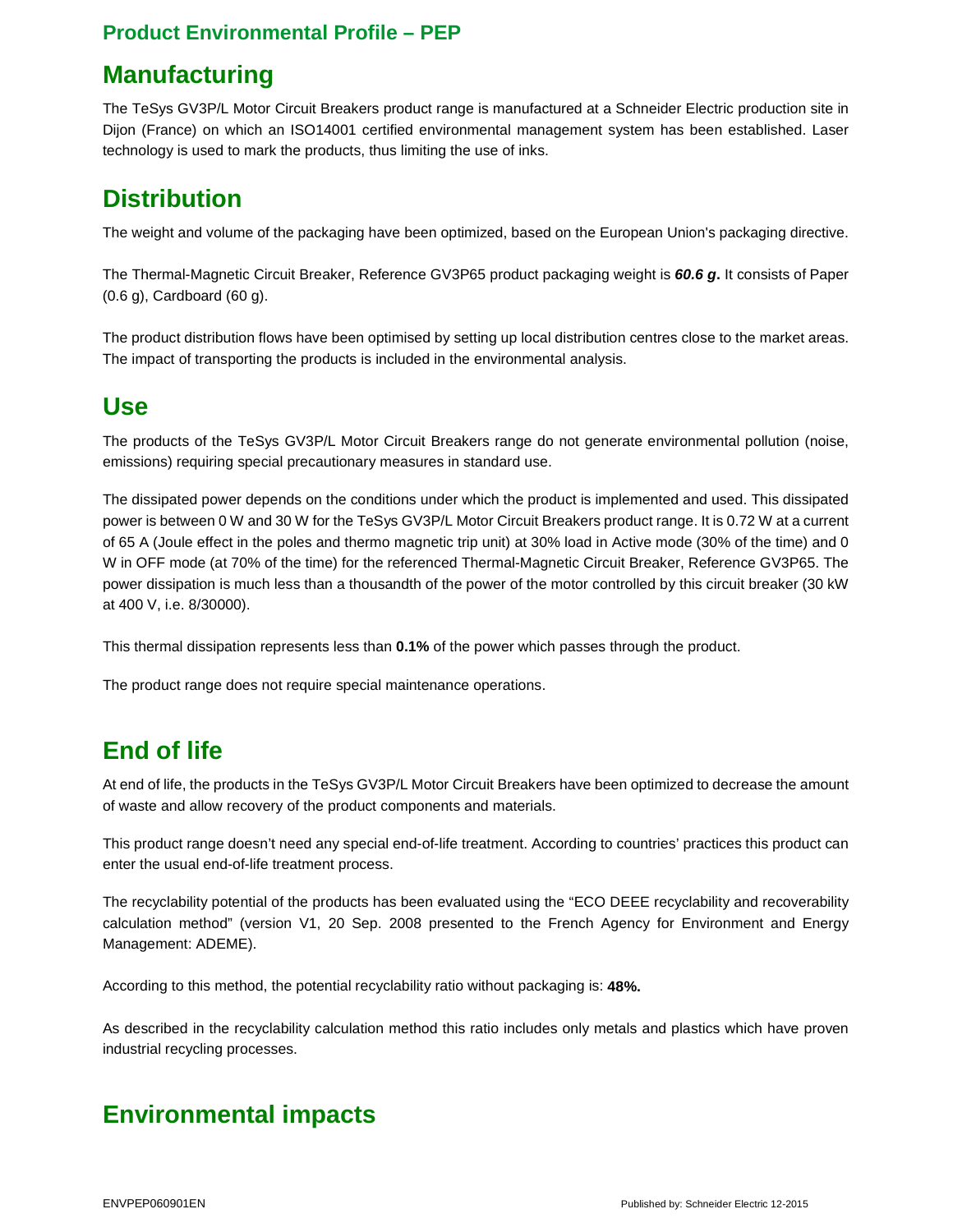Life cycle assessment has been performed on the following life cycle phases: Materials and Manufacturing (M), Distribution (D), Installation (I) Use (U), and End of life (E).

Modeling hypothesis and method:

- The calculation was performed on **Thermal-Magnetic Circuit Breaker, Reference GV3P65**.
- Product packaging is included.
- Installation components: No special components included.
- Scenario for the Use phase: this product range is included in the category "**Energy passing product".** Assumed service lifetime is **20 years** and use scenario is: Product dissipation is 0.72 W 30% load in Active mode and 0 W in OFF mode, loading rate is 30%, service uptime is 30% and service OFF time is 70%.
- The geographical representative area for the assessment is Europe and the electrical power model used for calculation is European model.
- End of life impacts are based on a worst case transport distance to the recycling plant (1000km)

| <b>Environmental indicators</b>                                 | <b>Unit</b>                            | For Thermal-Magnetic Circuit Breaker, Reference GV3P65 |              |          |              |              |              |
|-----------------------------------------------------------------|----------------------------------------|--------------------------------------------------------|--------------|----------|--------------|--------------|--------------|
|                                                                 |                                        | $S = M + D +$<br>l + U + E                             | M            | D        |              | U            | Е            |
| Air Acidification (AA for PEP)                                  | kg H+ eq                               | 6.12E-03                                               | 1.25E-03     | 3.04E-05 | $0.00E + 00$ | 4.83E-03     | 1.22E-05     |
| Air Toxicity (AT for PEP)                                       | m <sup>3</sup>                         | 8.09E+06                                               | $2.42E + 06$ | 4.51E+04 | $0.00E + 00$ | 5.60E+06     | $1.81E + 04$ |
| <b>Energy Depletion (ED for PEP)</b>                            | MJ                                     | 5.40E+02                                               | 8.41E+01     | 2.28E+00 | $0.00E + 00$ | 4.53E+02     | 8.74E-01     |
| <b>Global Warming Potential (GWP</b><br>for PEP)                | kg CO <sub>2</sub> eq.                 | 2.75E+01                                               | 4.92E+00     | 1.62E-01 | $0.00E + 00$ | $2.24E + 01$ | 6.21E-02     |
| <b>Hazardous Waste Production</b><br>(HWP for PEP)              | kg                                     | 1.10E-01                                               | 1.06E-01     | 2.00E-07 | $0.00E + 00$ | 3.84E-03     | 7.68E-08     |
| <b>Ozone Depletion Potential (ODP</b><br>for PEP)               | kg CFC-11<br>eq.                       | 5.48E-06                                               | 3.89E-07     | 3.06E-10 | $0.00E + 00$ | 5.09E-06     | 1.18E-10     |
| <b>Photochemical Ozone Creation</b><br>Potential (POCP for PEP) | kgC <sub>2</sub> H <sub>4</sub><br>eq. | 3.48E-03                                               | 2.04E-03     | 4.17E-05 | $0.00E + 00$ | 1.38E-03     | 1.55E-05     |
| <b>Raw Material Depletion (RMD for</b><br>PEP)                  | $Y-1$                                  | 5.76E-14                                               | 5.72E-14     | 3.30E-18 | $0.00E + 00$ | 3.02E-16     | 1.27E-18     |
| Water Depletion (WD for PEP)                                    | dm <sup>3</sup>                        | 1.36E+02                                               | 7.81E+01     | 1.68E-02 | $0.00E + 00$ | $5.83E+01$   | 6.44E-03     |
| <b>Water Eutrophication (WE for</b><br>PEP)                     | kg $PO_4^3$ <sup>-</sup><br>eq.        | 2.12E-03                                               | 1.91E-03     | 3.00E-07 | $0.00E + 00$ | 2.13E-04     | 1.15E-07     |
| <b>Water Toxicity (WT for PEP)</b>                              | m <sup>3</sup>                         | $1.21E + 01$                                           | $2.03E + 00$ | 6.90E-02 | $0.00E + 00$ | $9.95E + 00$ | 2.65E-02     |

#### **Presentation of the product environmental impacts**

Life cycle assessment has been performed with the EIME software (Environmental Impact and Management Explorer), version 5 and with its database version CODDE-2014-04.

The **USE (U)** phase is the life cycle phase which has the greatest impact on the majority of environmental indicators. According to this environmental analysis, proportionality rules may be used to evaluate the impacts of other products of this range: "For other products in this family the impact of the Hazardous Waste Production (HWP), Raw Material Depletion (RMD) and Water Eutrophication (WE) may be proportionally extrapolated based on the ratio of the product's and reference product's mass. For the impacts of the Air toxicity (AT), Photochemical Ozone Creation Potential (POCP) and Water Depletion (WD), half of the impacts may be proportionally extrapolated based on the ratio of the products' mass, and half may be proportionally extrapolated based on the ratio of the products' electricity use. For all remaining product categories the impacts may be proportionally extrapolated based on the ratio of the product's electricity use".

#### **System approach**

As the products of the range are designed in accordance with the European RoHS Directive 2011/65/EU, they can be incorporated without any restriction in an assembly or an installation subject to this Directive.

Please note that the values given above are only valid within the context specified and cannot be used directly to draw up the environmental assessment of an installation.